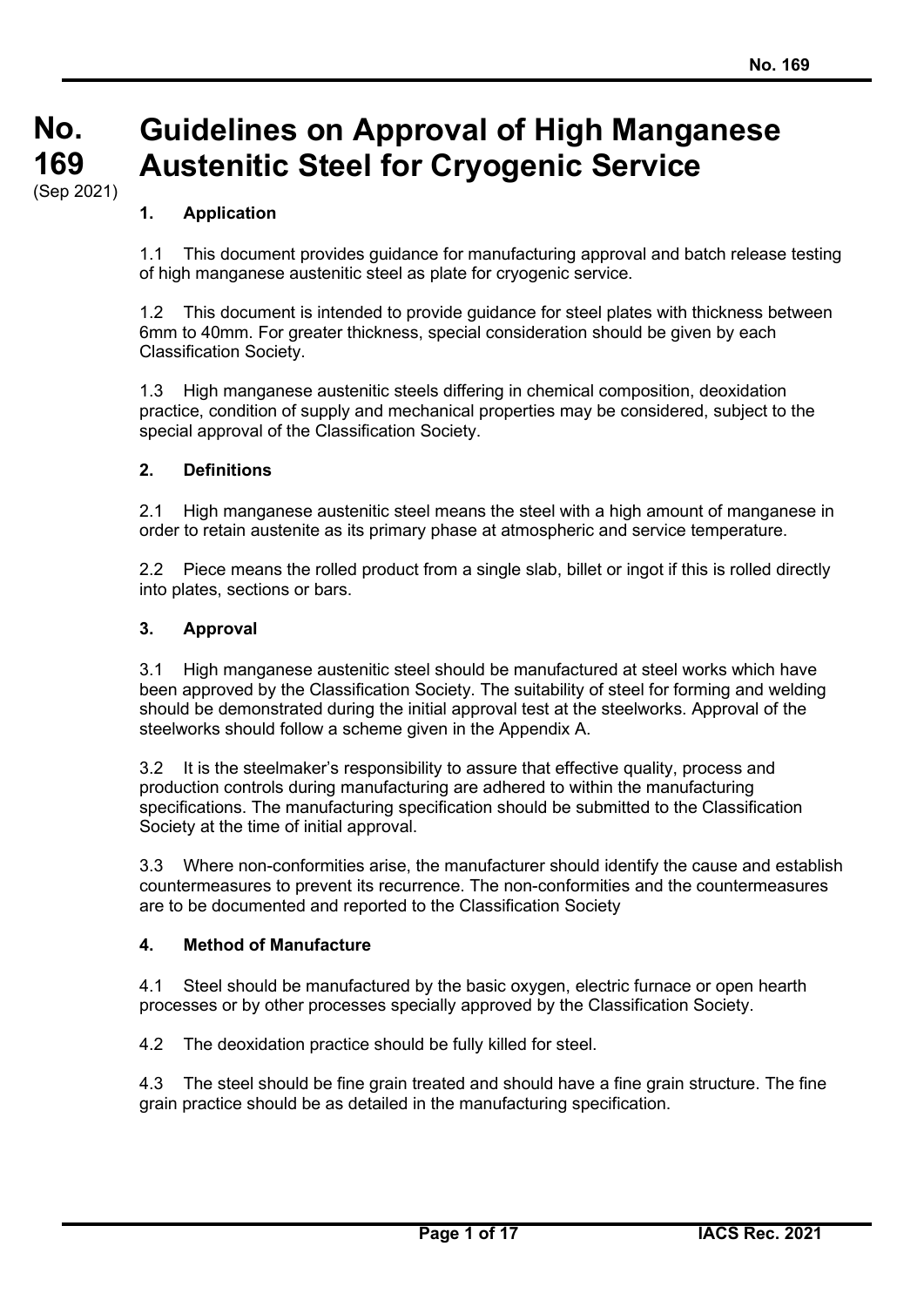# **5. Chemical composition**

5.1 The chemical composition of samples taken from each ladle of each cast should be determined by the steelmaker in an adequately equipped and competently staffed laboratory and should comply with the appropriate requirements of Table 1.

5.2 The aim analysis should be in accordance with the manufacturing specification. All the elements listed in Table 1 should be reported.

|  | Mn |  |  |                |
|--|----|--|--|----------------|
|  |    |  |  | 0.30<br>~10.70 |

The content of other elements used for alloying and fine grain treatment may be specified by steelmaker, as appropriate.

Silicon(Si) may be less than 0.1%, provided total aluminium is 0.03% or higher, or provided acid soluble aluminium is 0.025% or higher.

## **6. Condition of Supply**

6.1 Condition of supply for all material is hot rolled and subsequent controlled cooling if necessary. Other conditions of supply are to be in accordance with each Classification Society's procedure.

6.2 The reduction ratio of slab to finished product thickness should be not less than 3:1.

#### **7. Mechanical Properties**

7.1 Material specifications for high manganese austenitic steel plates are defined in Table 2.

#### **Table 2 Conditions of grade and mechanical properties for high manganese austenitic steel plates**

| Grade         | Yield                | Tensile              | Elongation  | Charpy Impact Energy, Average |     |                           |
|---------------|----------------------|----------------------|-------------|-------------------------------|-----|---------------------------|
|               | Strength             | Strength             | $(\% )$ min | Test                          |     | Transverse   Longitudinal |
|               | (N/mm <sup>2</sup> ) | (N/mm <sup>2</sup> ) |             | Temp.(°C)                     | (J) | (J)                       |
| <b>HMA400</b> | $\geq 400$           | 800~970              | >22         | -196                          | >27 | >41                       |

#### **8. Surface Quality and Internal Soundness**

8.1 The steel should be reasonably free from segregations and non-metallic inclusions.

8.2 The finished material should have a workmanlike finish and should be free from internal and surface defects prejudicial to the use of the material for the intended application.

8.3 Surface finish of steel should be in accordance with the relevant requirements in Unified Requirement W11.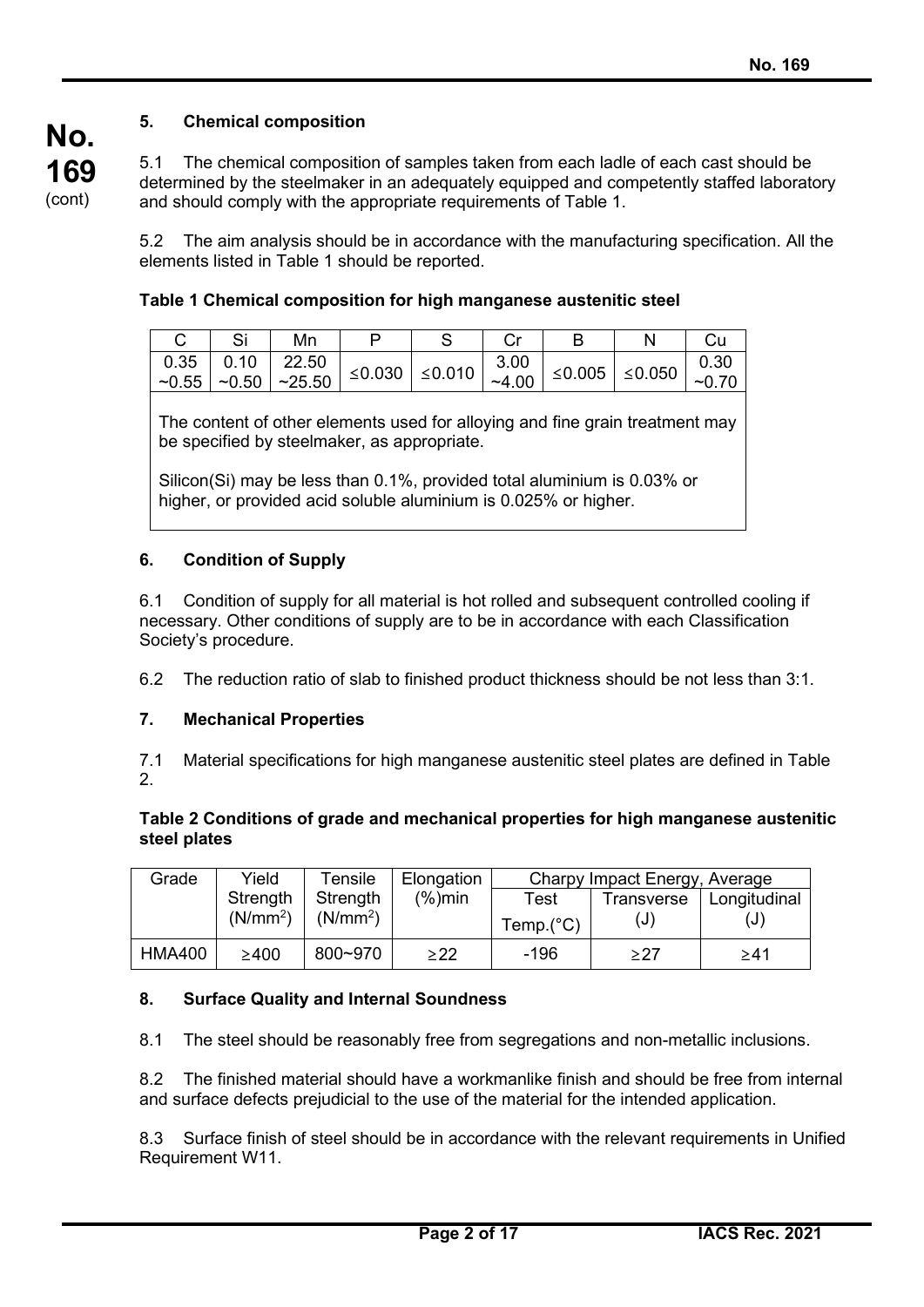8.4 Verification of internal soundness is the responsibility of manufacturer. The acceptance by the Classification Society's Surveyor should not absolve the manufacturer of this responsibility.

# **9. Tolerances**

9.1 Unless otherwise agreed or specially required, the thickness tolerances of high manganese austenitic steel plate should be in accordance with UR W13, irrespective of the applicability clause of W13.1.3 of UR W13.

## **10. Identification of Materials**

10.1 The steelmaker should adopt a system for the identification of ingots, slabs and finished pieces which will enable the material to be traced to its original cast.

10.2 The surveyor should be given full facilities for so tracing the material when required.

## **11. Testing and Inspection**

11.1 Facilities for inspection

Testing should be carried out under the witness of the surveyor, or an authorized deputy, in order to verify whether the test results meet the specified requirements. The manufacturer should afford the surveyor all necessary facilities and access to all relevant parts of the steel works to enable him to verify the approved process is adhered to, for the selection of test materials, the witnessing of tests, and verifying the accuracy of the testing, calibration of inspection equipment.

#### 11.2 Testing procedures

The tests and inspections may be carried out at the manufacturing place before dispatch. The test specimens and procedures are to be based on Unified Requirements W2 "Test Specimens and Mechanical Testing Procedures for Materials". All the test specimens are to be tested in his presence, unless otherwise agreed.

#### 11.3 Ultrasonic examination

If required by the Classification Society, the manufacturer should perform ultrasonic examination in accordance with an approved standard.

#### 11.4 Surface inspection and dimensions

Surface inspection and verification of dimensions are the responsibility of the steelmaker. The acceptance by the Classification Society's surveyor should not absolve the steelmaker of this responsibility in case defective material is found later.

## **12. Test Material**

12.1 All material in a batch presented for acceptance tests should be of the same product form from the same cast and in the same condition of supply.

12.2 The test samples are to be fully representative of the material and, where appropriate, are not to be cut from the material until heat treatment has been completed.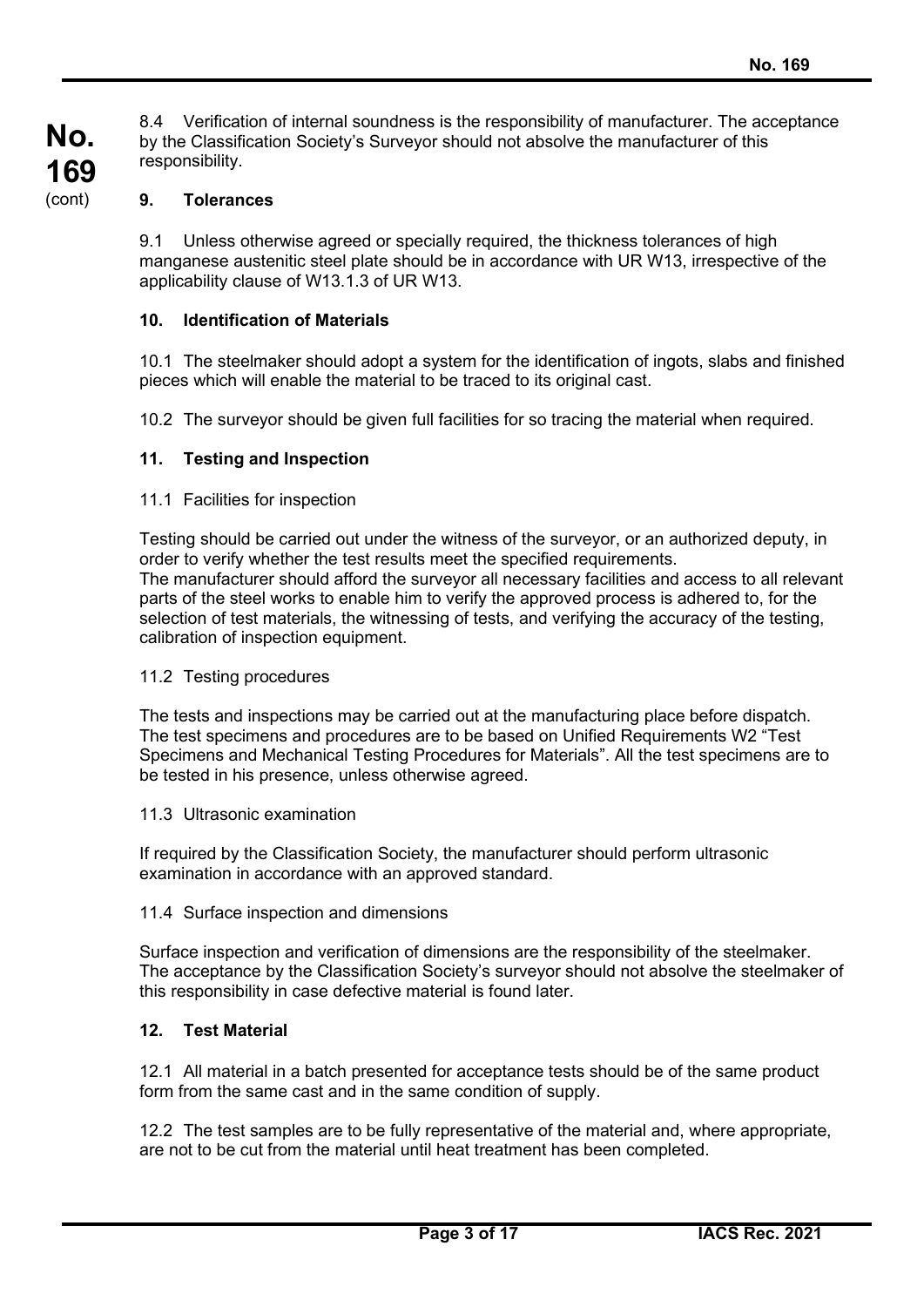12.3 The test specimens are not to be heat treated separately from the test samples in any way.

12.4 Unless otherwise agreed, the test samples are to be taken from one end at a position approximately midway between the axis in the direction of the rolling and the edge of the rolled product(see Fig. 1).

Unless otherwise agreed, the tensile test specimens are to be prepared with their longitudinal axis transverse to the final direction of rolling.



Fig. 1 The location of the test sample

## **13. Mechanical Test Specimens**

**No.**

**169** (cont)

> 13.1 Tensile Test Specimens. The dimensions of the tensile test specimens are to be in accordance with Unified Requirement, W2. Test specimens of full product thickness are to be used.

> 13.2 Impact Test Specimens. The impact test specimens are to be of the Charpy V-notch type cut with their longitudinal axis as near as practicable to a point midway between the surface and the centre of the thickness and with their longitudinal axis either parallel or transverse to the final direction of rolling of the material. The notch should be cut in a face of the test specimen which was originally perpendicular to the rolled surface. The position of the notch is not to be nearer than 25mm to a flame cut or sheared edge.

#### **14. Number of Test Specimens**

14.1 Number of Tensile Tests. One tensile test should be made from each piece.

14.2 Number of Impact Tests. At least one set of three Charpy V-notch test specimens should be made from each piece.

## **15. Retest Procedures**

15.1 Retest procedures for tensile tests and Charpy impact tests are to be in accordance with UR W2.

15.2 If any test specimen fails because of faulty preparation, visible defects or (in the case of tensile test) because of fracturing outside the range permitted for the appropriate gauge length, the defective test piece may, at the surveyor's discretion, be disregarded and replayed by an additional test piece of the same type.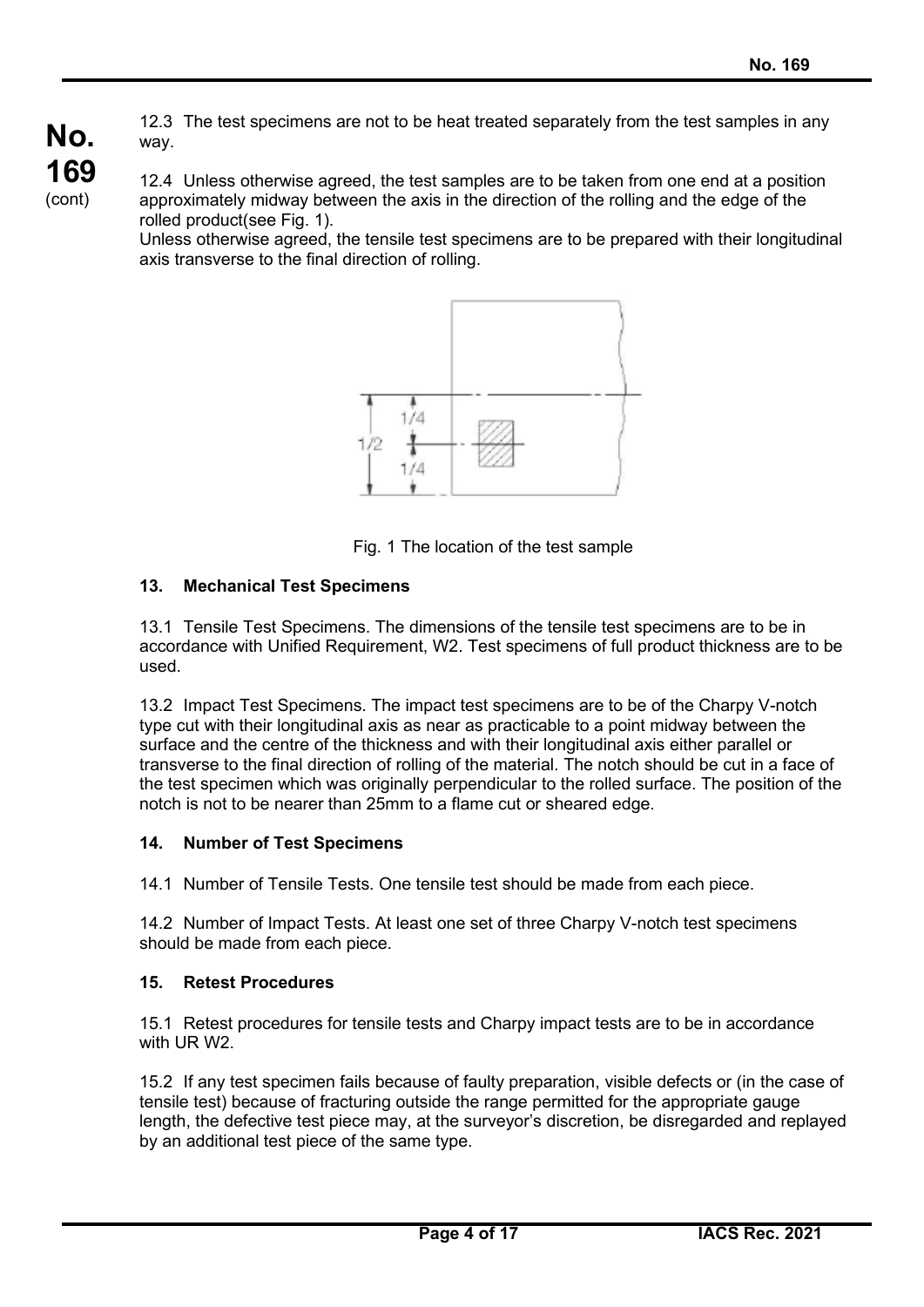15.3 In the event of any material proving unsatisfactory during subsequent working or fabrication, such material may be rejected, notwithstanding any previous satisfactory testing and/or certification.

## **16. Marking**

16.1 Each finished piece should be clearly marked by the manufacturer with the following particulars :

- (a) Name or mark to identify the steel works
- (b) Unified identification mark for the grade of steel
- (c) Cast number/Heat number, plate number or equivalent identification mark
- (d) Delivery condition
- (e) Classification Society's brand mark

16.2 The marking particulars, but excluding the manufacturer's name or trade mark where this is embossed on finished products should be enriched with paint or otherwise marked so as to be easily recognizable.

#### **17. Documentation**

17.1 The surveyor should be supplied with the number of copies of the test certificates or shipping statements for all accepted materials. In addition to the description, dimensions, etc., of material, the following particulars should be included:

- (a) Purchaser's order number and if known the hull number for which the material is intended
- (b) Identification of the cast and piece including, where appropriate, the test specimen number
- (c) Steelwork's identification
- (d) Chemical analysis
- (e) Condition of supply with heat treatment temperatures
- (f) Mechanical properties test result, including traceable test identification
- (g) Surface quality and inspection results
- (h) UT result, where applicable
- (i) Identification of the grade of steel

17.2 Before the test certificates or shipping statements are signed by the surveyor, the manufacturer is required to furnish him with a written declaration stating that the material has been made by an approved process and that it has been subjected to and has withstood satisfactory the required tests in the presence of the surveyor or his authorized deputy. The name of the Classification Society should appear on the test certificate. The following form of declaration will be accepted if stamped or printed on each test certificate or shipping statement with the name of the steelworks and initialled for the makers by an authorized official:

"We hereby certify that the material has been made by an approved process and has been satisfactorily tested in accordance with the Rules of the Classification Society"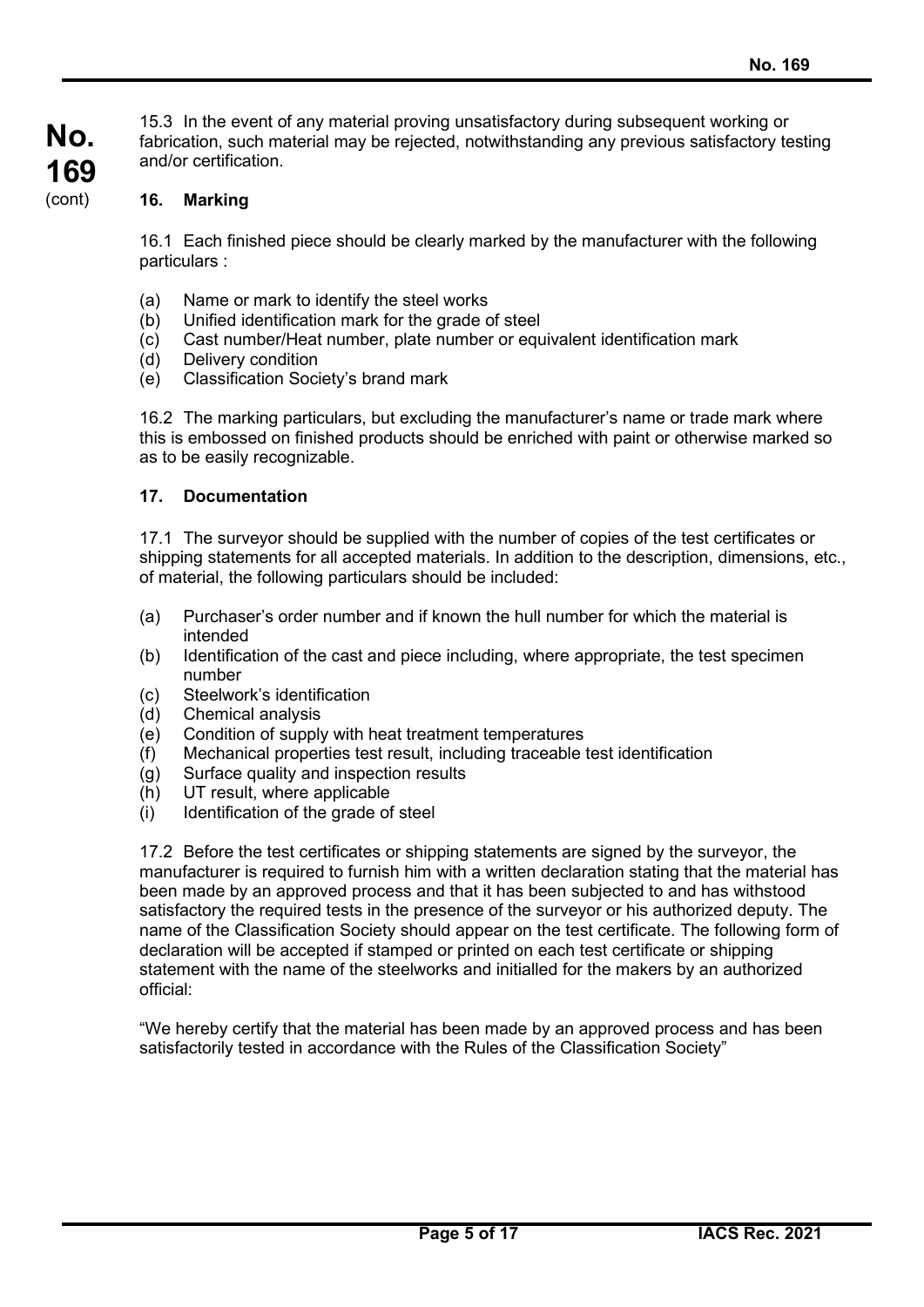# **Appendix A. Manufacturing Approval Scheme of High Manganese Austenitic Steels**

# **1. Scope of application**

This appendix specifies the procedure for the approval of the manufacturing process of high manganese austenitic steels.

The manufacturing approval scheme is valid for verifying the manufacturer's capability to provide satisfactory products stably under effective process and production controls in which is required in this document 2.2.

## **2. Approval application**

#### 2.1 Documents to be submitted

The manufacturer has to submit to the Society, request of approval, proposed approval test program(see A3.1) and general information relevant to:

- a) Outline of workshop details
	- Name and site address of the manufacturer, location of the workshops, general indications relevant to the background, dimension of the works, estimated total annual production of finished products, as deemed useful.
- b) Organization and quality
	- Organization chart
	- Number of staff employed
	- Staff employed and organization of the quality control department
	- Qualification of the personnel involved in activities related to the quality of the products
	- Certification of compliance of the quality system with ISO 9001 or 9002, if any
	- Approval certificates already granted by other Classification Societies, if any
- c) Manufacturing process and facilities
	- Flow chart of the manufacturing process including quality control process on each manufacturing stage
	- Manufacturing facilities and equipment
	- Origin and storage of raw materials
	- Storage of finished products
	- Equipment for systematic control during manufacturing
- d) Inspection and quality control facilities
	- Inspection and test procedure/standards
	- Qualification of the personnel involved in activities related to the inspection and test
	- Detail of system used for identification of materials at the different stages of manufacturing
	- List and documents of equipment for mechanical tests, chemical analyses and metallography, non-destructive testing and relevant calibration procedures
	- List of quality control procedures
- e) Type of products, delivery condition, range of thickness and aim material properties as follows:
	- Range of chemical composition, aim analyses and associated control limits, including grain refining, micro alloying and residual elements; if the range of chemical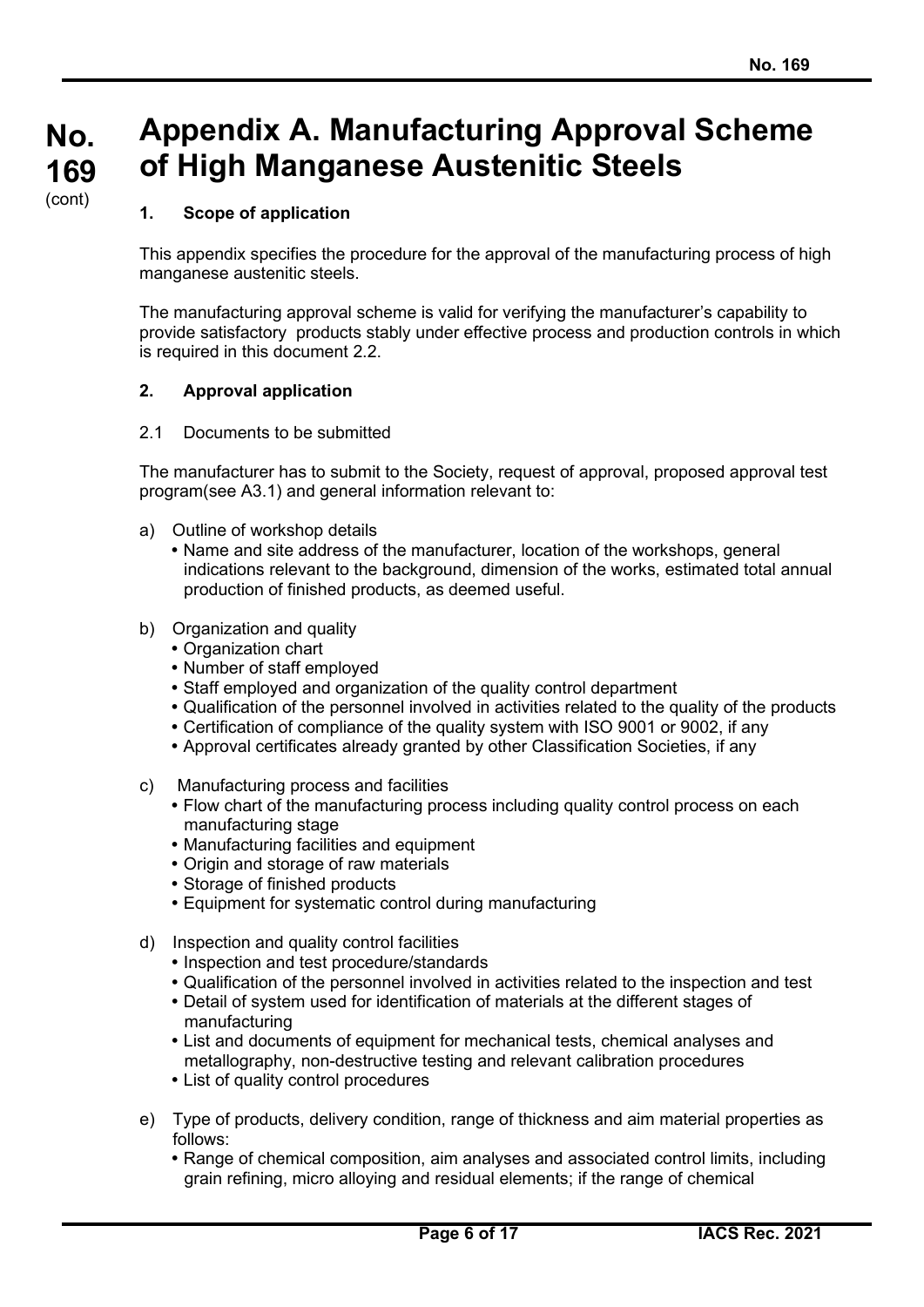composition depends on thickness and delivery condition, the different ranges are to be specified, as appropriate.

- Production statistics of the chemical composition and mechanical properties( $R_{\text{eH}}$ ,  $R_{\text{m}}$ , A% and CVN). The statistics are intended to demonstrate the capability to manufacture the steel products in accordance with the requirements.
- f) Steelmaking
	- Steel making process and capacity of furnace/s or converter/s
	- Raw material used
	- Deoxidation, grain refining, and alloying practice
	- Desulphurization, and vacuum degassing installations, if any
	- Casting methods(ingot or continuous casting) : In the case of continuous casting, information relevant to type of casting machine, teeming practice, methods to prevent re-oxidation, inclusions and segregation control, presence of electromagnetic stirring, soft reduction, etc., should be provided as appropriate.
	- Ingot or slab size and weight
	- Ingot or slab treatment : scarfing and discarding procedures
- g) Reheating and rolling
	- Type of furnace and treatment parameters
	- Rolling reduction ratio of slab to finished product thickness
	- Descaling treatment during rolling
	- Capacity of the rolling stands
	- Description of the rolling process
	- Control standard for typical rolling parameters used for the different thickness and steel(temperature and thickness at the beginning and at the end of the passes, interval between passes, reduction ratio, temperature range and cooling speed of accelerated cooling, if any) and relevant method of control
	- Calibration of the control equipment
- h) Heat treatment
	- Description of the heat treatment applied
	- Control standard of the heat treatment used for the different thickness and steel(including the temperature, holding time, cooling rate, etc) and the relevant method of cooling
	- Type of furnaces, heat treatment parameters and their relevant record
	- Accuracy and calibration of temperature control devices
- i) Recommendations for working and welding in particular
	- Cold and hot working recommendations if needed in addition to the normal practice used in the shipyards and workshops
	- Minimum and maximum heat input and recommended pre-heat/interpass temperature
- j) Where any part of the manufacturing process is assigned to other companies or other manufacturing plants, additional information required by the Society should be included.
- k) Approval already granted by other Classification Societies and documentation of approval tests performed.
- l) Technical documents demonstrating that the percent of the ductile fracture surface at 196°C is 100% by fractography(SEM).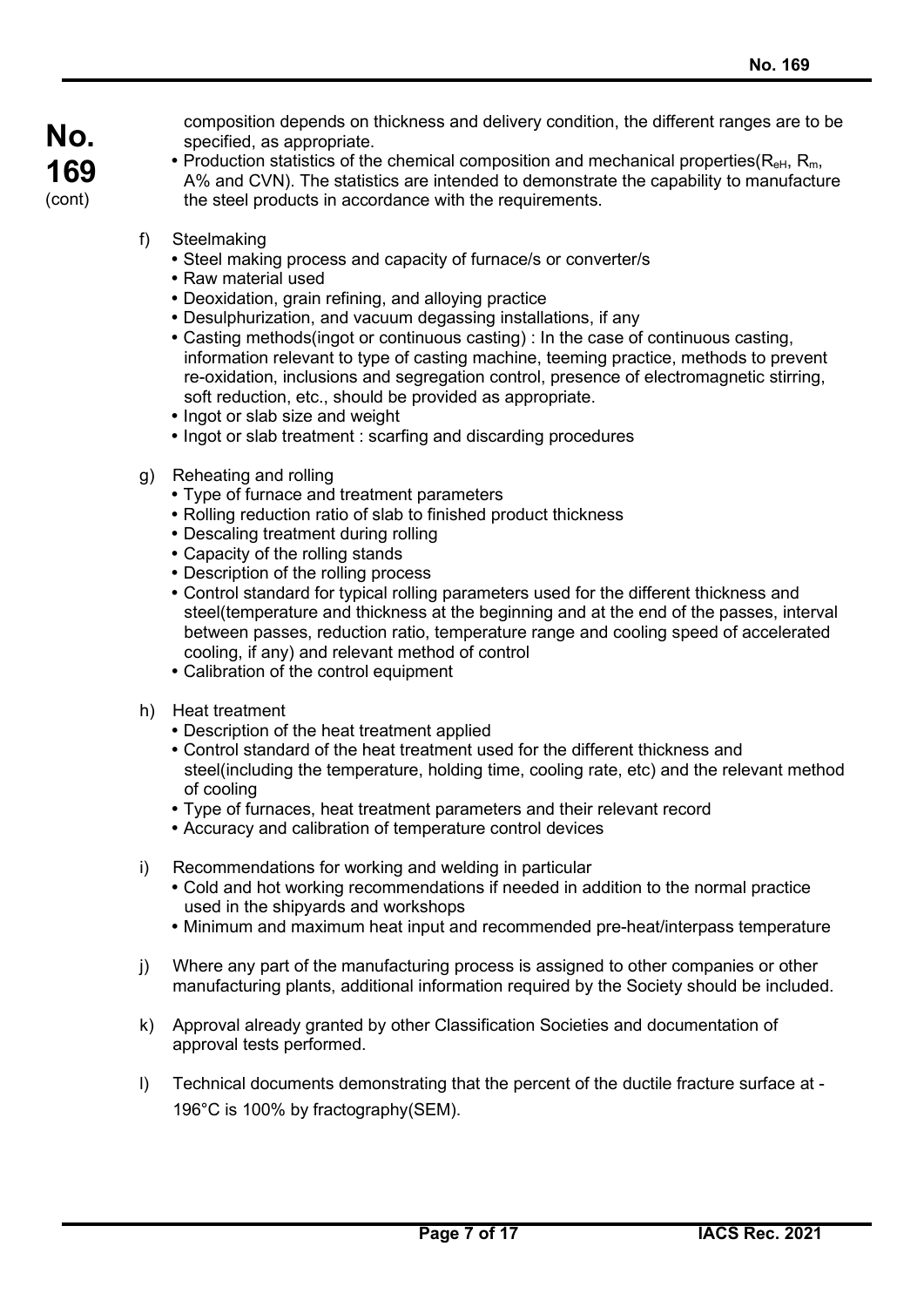2.2 Documents to be submitted for changing the approval conditions

The manufacturer has to submit to the Society the documents required in 2.1 together with the request of changing the approval conditions, in the case of the following a) through e) as applicable:

- a) Change of the manufacturing process(steel making, casting, rolling and heat treatment)
- b) Change of the maximum thickness(dimension)
- c) Change of the chemical composition, added element, etc.
- d) Subcontracting the rolling, heat treatment, etc.
- e) Use of the slabs manufactured by companies other than the ones verified in the approval tests.

#### **3. Approval tests**

**No.**

**169** (cont)

3.1 Extent of the approval test

The extent of the test program is specified in 3.6 and 3.7; it may be modified based on the preliminary information submitted by the manufacturer.

In particular, a reduction of the indicated number of casts, steel plate thickness to be tested or complete suppression of the approval tests may be accepted by the Society taking into account:

- a) Approval already granted by other Classification Societies and documentation of approval tests performed
- b) Steel to be approved and where available the long term statistical results of chemical and mechanical properties

An increase of the number of casts and thickness to be tested may be required in the case of newly developed types of steels or manufacturing processes.

In case of multi-source slabs or changing of slab manufacturer, the rolled steel manufacturer is required to obtain the approval of the manufacturing process of rolled steels using the slabs from each slab manufacturer and to conduct approval tests in accordance with 3.6 and 3.7. A reduction or complete suppression of the approval tests may be considered by the Society taking into account previous approval as follows:

- The rolled steel manufacturer has already been approved for the rolling process and heat treatment using approved other semi-finished products characterized by the same thickness, steel grade, grain refining and micro-alloying elements, steel making and casting process;
- The semi-finished products have been approved for the complete manufacturing process with the same conditions(steelmaking, casting, rolling and heat treatment) for the same steel types.
- 3.2 Approval test program

Where the number of test differs from those shown in 3.6 and 3.7, the program should be confirmed by the Society before the tests are carried out.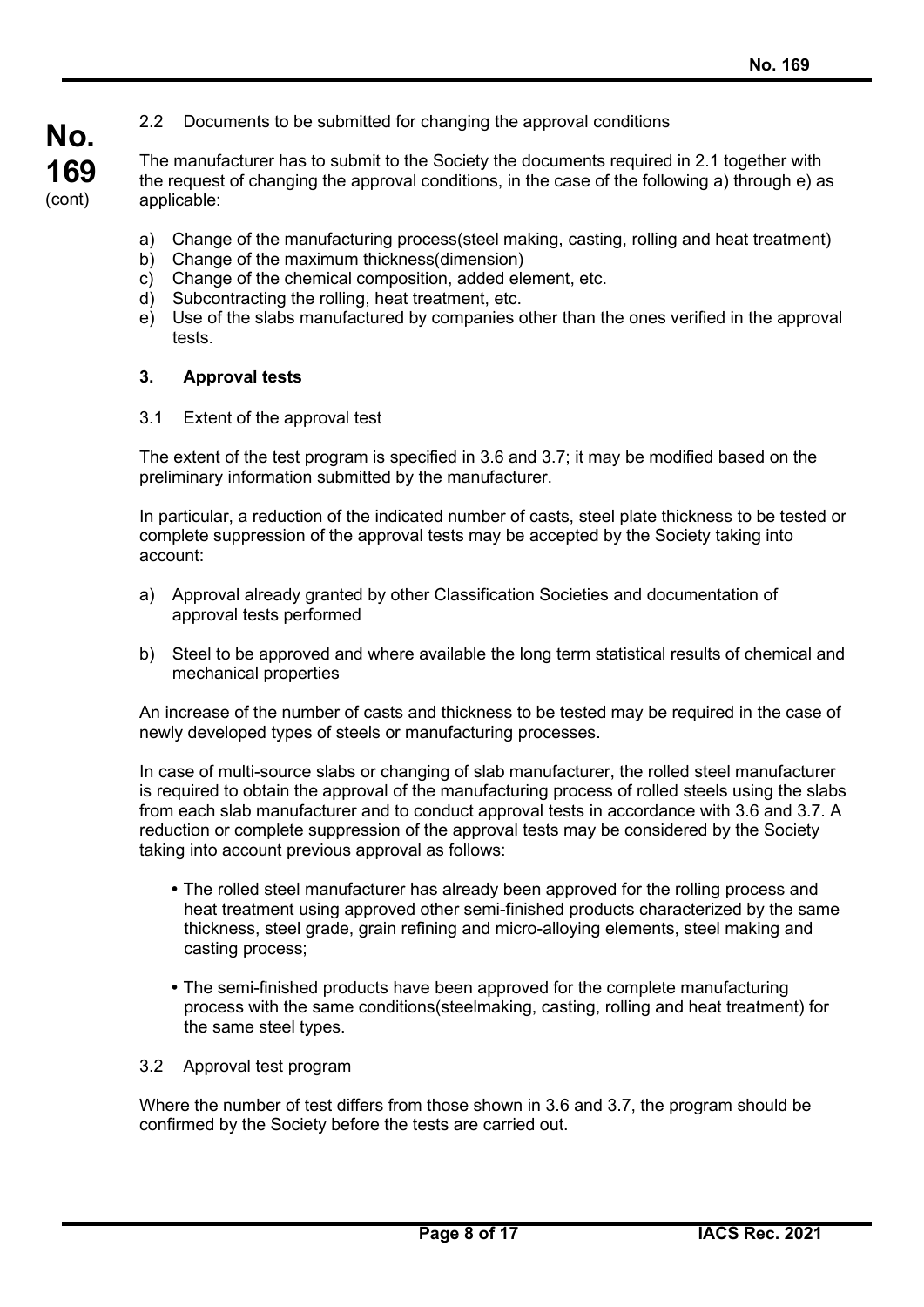## 3.3 Approval survey

The approval tests may be carried out in the presence of the surveyor at the manufacturer's plant and the execution of the plant inspection in operation may be required by the surveyor during the visit for the approval.

If the testing facilities are not available at the works, the tests are to be carried out at recognized laboratories.

3.4 Selection of the test product

For each manufacturing process(e.g. steel making, casting, rolling and condition of supply), one test product with the maximum thickness to be approved is in general to be selected.

In addition, for initial approval, the Society requires selection of two test plate of average thickness.

3.5 Position of the test samples and specimens

The test samples are to be taken from the plate corresponding to the top of the ingot, unless otherwise agreed.

In the case of continuous castings, test samples are to be taken from the plates corresponding to the head and/or the end of the whole casting.

The location of the test sample in width of the product should be in compliance with 12.4.

The position of the samples to be taken in the length of the rolled product, "piece"(top and/or bottom of the piece) and the direction of the test specimens with respect to the final direction of rolling of the material are indicated in Table A1.

3.6 Tests on base material

3.6.1 Type of tests

The tests to be carried out are indicated in the following Table A1.

The Society may require the additional tests to verify the relevant characteristics of high manganese austenitic steels compared with those of the conventional materials applied to cryogenic service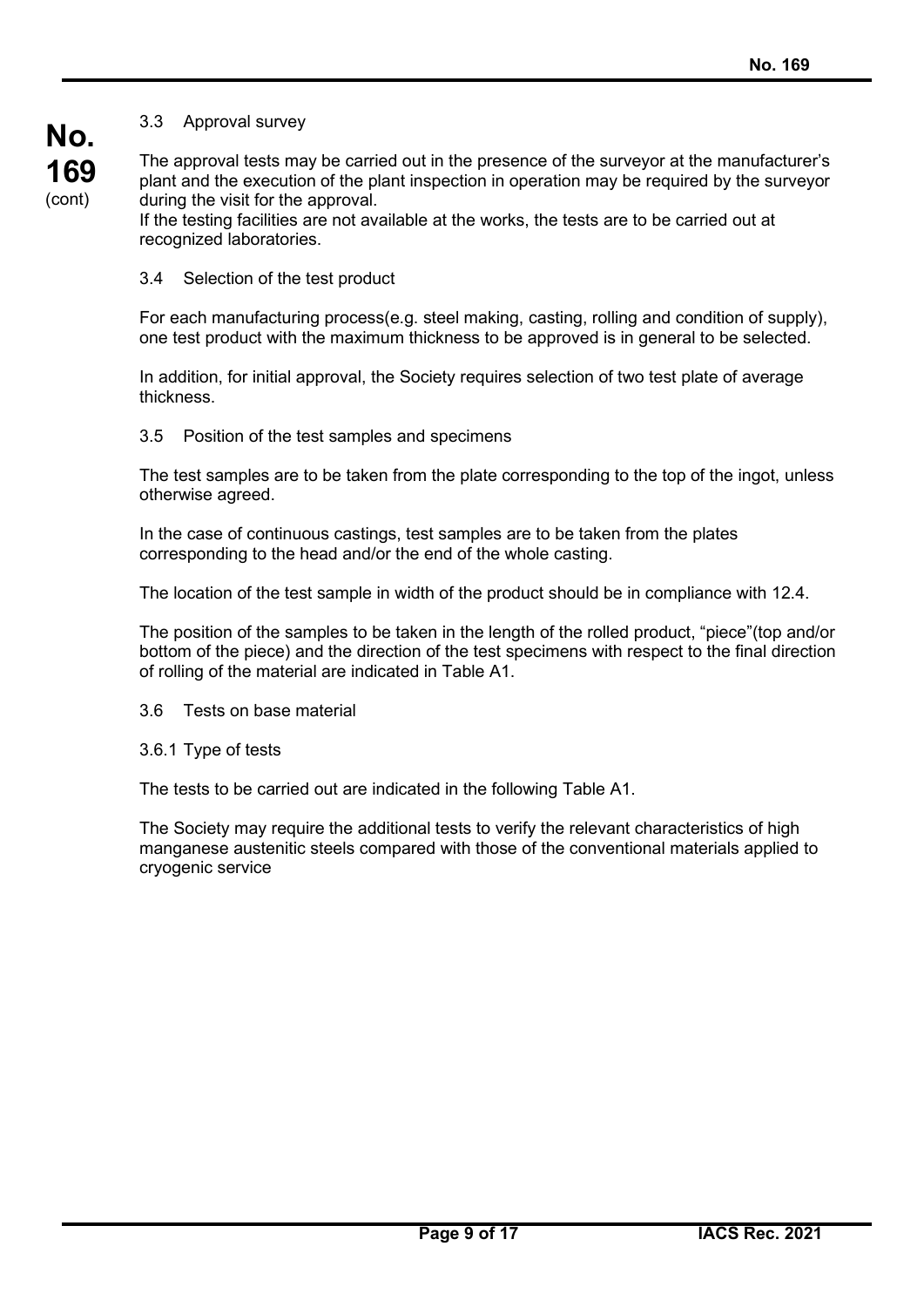| No.    |
|--------|
| 169    |
| (cont) |

# **Table A1 Tests on base material**

| Type of Test                                                    | Position of the samples<br>and direction of the test<br>specimens | Remarks                                                                                                                                              |  |  |
|-----------------------------------------------------------------|-------------------------------------------------------------------|------------------------------------------------------------------------------------------------------------------------------------------------------|--|--|
| 1) Tensile Test<br>Top and bottom,<br>L-direction & T-direction |                                                                   | Yield strength(R <sub>eH</sub> ), Tensile strength(R <sub>m</sub> ), Elongation(A <sub>5</sub> ),<br>Reduction in area(RA) are to be reported.       |  |  |
| 2) Impact tests on<br>non-aged specimens                        | Top and bottom, 1/4t,<br>L-direction & T-direction                | At least testing temperature:-196°C                                                                                                                  |  |  |
| 3) Impact test on<br>strain aged<br>specimens                   | Top, 1/4t, L-direction                                            | At least testing temperature: -196°C                                                                                                                 |  |  |
| 4) Drop weight test                                             | Top                                                               | The test method should comply with ASTM E208:2019 or<br>equivalent method.                                                                           |  |  |
| 5) Micro examination                                            | Top                                                               | Grain size determination                                                                                                                             |  |  |
| 6) Chemical<br>analysis(ladle and<br>product)                   | Top                                                               | Contents of C, Mn, Si, P, S, Ni, Cr, Mo, Al, N, Nb, V, Ti, B,<br>Zr, Cu, As, Sn, Bi, Pb, Ca, Sb, O, H are to be reported.                            |  |  |
| 7) CTOD test                                                    | Top, T-direction                                                  | Test method should comply with ISO 12135:2016, ASTM<br>E1820:2020, BS7448-1:1991 or equivalent method.                                               |  |  |
| 8) S-N Fatigue test                                             | Top, T-direction                                                  | Test method should comply with ASTM E466:2015 or<br>equivalent method.                                                                               |  |  |
| 9) Fatigue crack<br>growth rate test                            | Top, T-direction                                                  | Test method should comply with ASTM E647:2015 or<br>equivalent method.                                                                               |  |  |
| 10) General<br>corrosion test                                   | Top                                                               | Test method should comply with ASTM G31-21 or equivalent<br>method.                                                                                  |  |  |
| 11) Elastic modulus<br>test                                     | Top                                                               | Test method should comply with ASTM E494:2015 or<br>equivalent method.                                                                               |  |  |
| 12) Stress corrosion<br>crack(SCC) test                         | Top                                                               | Test method should comply with ASTM G36:2018 and<br>G123:2015 or equivalent method. Test specimen should<br>comply with ASTM G30:2016 or equivalent. |  |  |
| 13) Sulphur print                                               | Top                                                               |                                                                                                                                                      |  |  |
| 14) Intergranular<br>corrosion test                             | Top                                                               | This method should comply with ASTM A262:2015 or<br>equivalent method.                                                                               |  |  |

## 3.6.2 Test specimens and testing procedure

The test specimens and testing procedures are to be, as a rule, in accordance with UR W2. In particular the following applies:

- (a) Tensile test
	- Tensile test specimens are to be taken from one test sample.
	- Tensile tests are to be carried out at room temperature and -165°C.
	- Result of tensile tests at -165°C should be reported for reference.
	- Tensile tests should be carried out with specimen of full thickness.
- (b) Impact test on non-aged specimens
	- One set of three Charpy V-notch impact specimens is required for each impact test.
	- The Charpy V-notch impact test temperature should include -196°C at least.
	- In addition to the determination of the energy value, the lateral expansion and the percentage crystallinity are also to be reported. The percentage of the ductile fracture surface at -196°C should be 100% by fractography(SEM).
	- Additionally at each location, Charpy V-notch impact tests are to be carried out with appropriate temperature intervals(-196°C, -165°C, -100°C and -65°C) to verify the properties of toughness at each temperature for reference.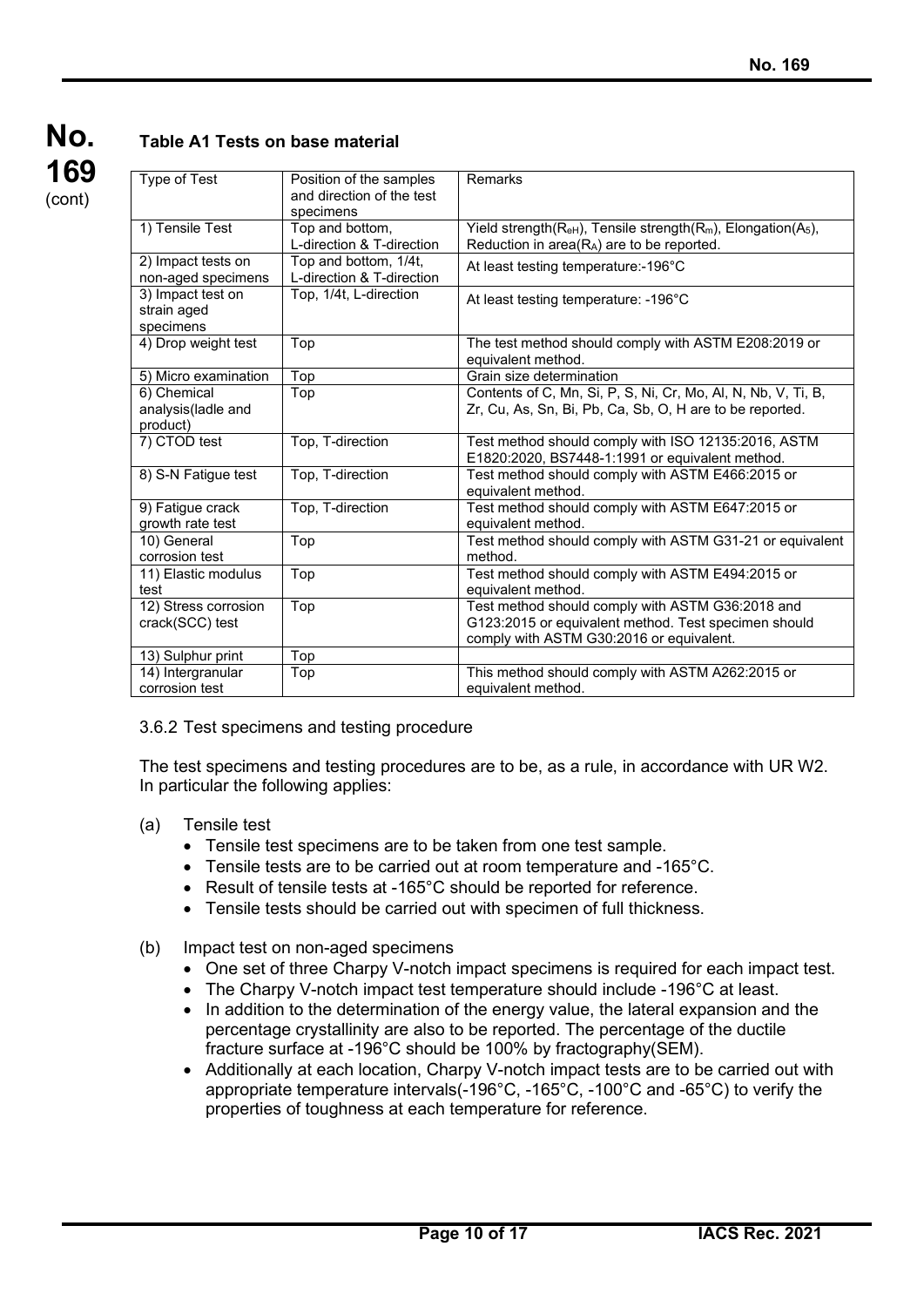- **No. 169** (cont)
- (c) Impact test on strain aged specimens
	- One set of three Charpy V notch impact specimens is required for each impact test.
	- The test specimens which have been maintained for one hour at 250°C after strain of 5% have been applied, as a rule, to be used.
	- The Charpy V-notch impact test temperature should include -196°C at least.
	- The result should be reported for reference.
- (d) Drop weight test
	- Two specimens for drop weight test are to be taken from the surface of one test sample.
	- The test temperature is -196°C.
	- The test results should show no-break performance at -196°C.
	- Photographs of the test specimens are to be taken and enclosed with the test report.
- (e) Micro examination
	- One test specimen for micrographic examination should be taken from one test sample.
	- All micrographs are to be taken at ×100 magnification and where austenite grain size exceeds ASTM E112-2013 index 10 or equivalent, additionally at ×500 magnification.
	- The austenite grain size should be measured and the non-metallic inclusions are to be examined.
	- The micrographs are to be representative of the full thickness.
	- The result should be reported for reference.
- (f) Chemical analysis
	- One test specimen for chemical analysis should be taken from one test sample.
	- Both the ladle and product analysis are to be reported.
	- The material for the product analysis should be taken from the tensile test specimen.
- (g) CTOD test
	- Test specimens for CTOD test are to be taken from one test sample
	- One set of three CTOD specimens is required for each test.
	- CTOD minimum value should be in accordance with design specification for testing at room and cryogenic temperatures as per design conditions. As a guidance, a minimum CTOD value of 0.2mm is often required.
- (h) S-N fatigue test
	- Sufficient number of test specimens to obtain S-N curve are to be taken from test samples.
	- The test temperature is room temperature.
	- The S-N curve should be established and the result should be equal or better than the FAT125-curve in International Institute of Welding(IIW) or C-curve in DNVGL-RP-C203-2020.
	- At the discretion of the Society, S-N fatigue test may be waived.
- (i) Fatigue crack growth rate test
	- One test specimen for fatigue crack growth rate should be taken from one test sample.
	- The test temperature is room temperature.
	- The result should be reported for reference.
	- At the discretion of the Society, fatigue crack growth rate test may be waived.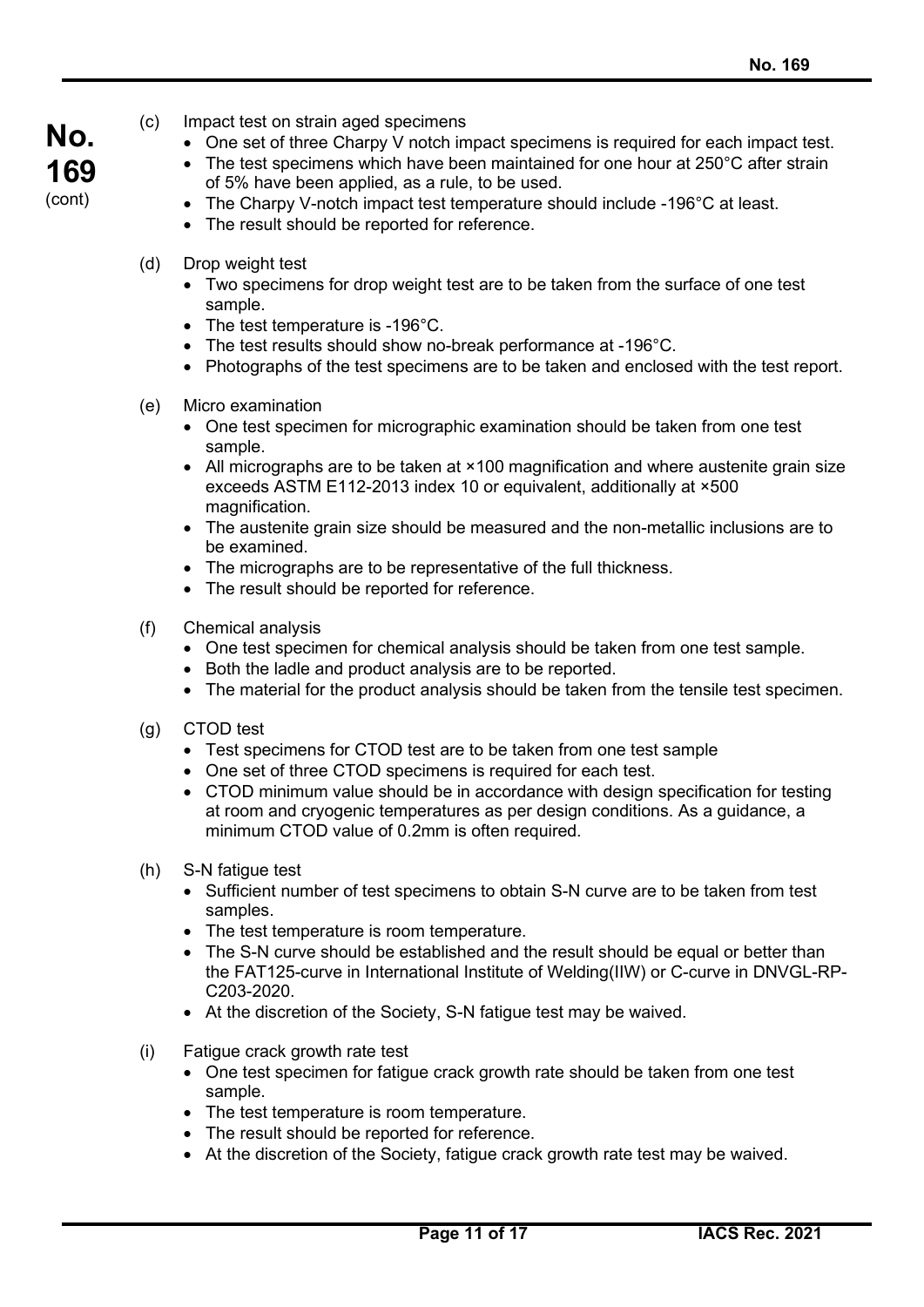- **No. 169** (cont)
- (j) General corrosion test
	- One test specimen for corrosion resistance should be taken from one test sample.
	- The result should be reported for reference.
- (k) Elastic modulus test
	- One test specimen for elastic modulus should be taken from one test sample.
	- The test temperature should include room temperature and -165°C at least.
	- The result should be reported for reference.
- (l) Stress corrosion crack(SCC) test
	- One test specimen for stress corrosion crack should be taken from one test sample.
	- The result should be reported for reference.
- (m) Sulphur prints
	- Sulphur prints are to be taken from plate edges which are perpendicular to the axis of the ingot or slab. These sulphur prints are to be approximately 600mm long taken from the centre of the edge selected, i.e. on the ingot centerline, and are to include the full product thickness.
- (n) Intergranular corrosion test
	- One test specimen for corrosion resistance should be taken from one test sample.
	- The result should be reported for reference.

## 3.6.3 Other tests

Additional test such as large scale brittle fracture tests(Double tension test, ESSO test, Deep notch test, etc.) or other tests may be required in the case of newly developed type of steel, when deemed necessary by the Society.

- 3.7 Weldability Test
- 3.7.1 General

Weldability tests are required for plates and are to be carried out on samples of the thickest plate.

3.7.2 Preparation and welding of the test assemblies

In general, the following test assembles are to be prepared.

- a) One butt weld test assembly welded with a heat input  $15kJ/cm \pm 10\%$ .
- b) One butt weld test assembly welded with a heat input  $30kJ/cm \pm 10\%$ .
- c) Where steel is required to be approved for heat input levels higher than 30kJ/cm, the maximum heat input to be approved should be used for the test assembly in agreement with the Society.

The butt weld test assemblies are to be prepared with the weld seam longitudinal to the plate rolling direction, so that impact specimens will result in the transverse direction. The bevel preparation should be preferably 1/2V or K upon the test assembly thickness. The welding procedure should be as far as possible in accordance with the normal welding practice used at the yards for the type of steel in question.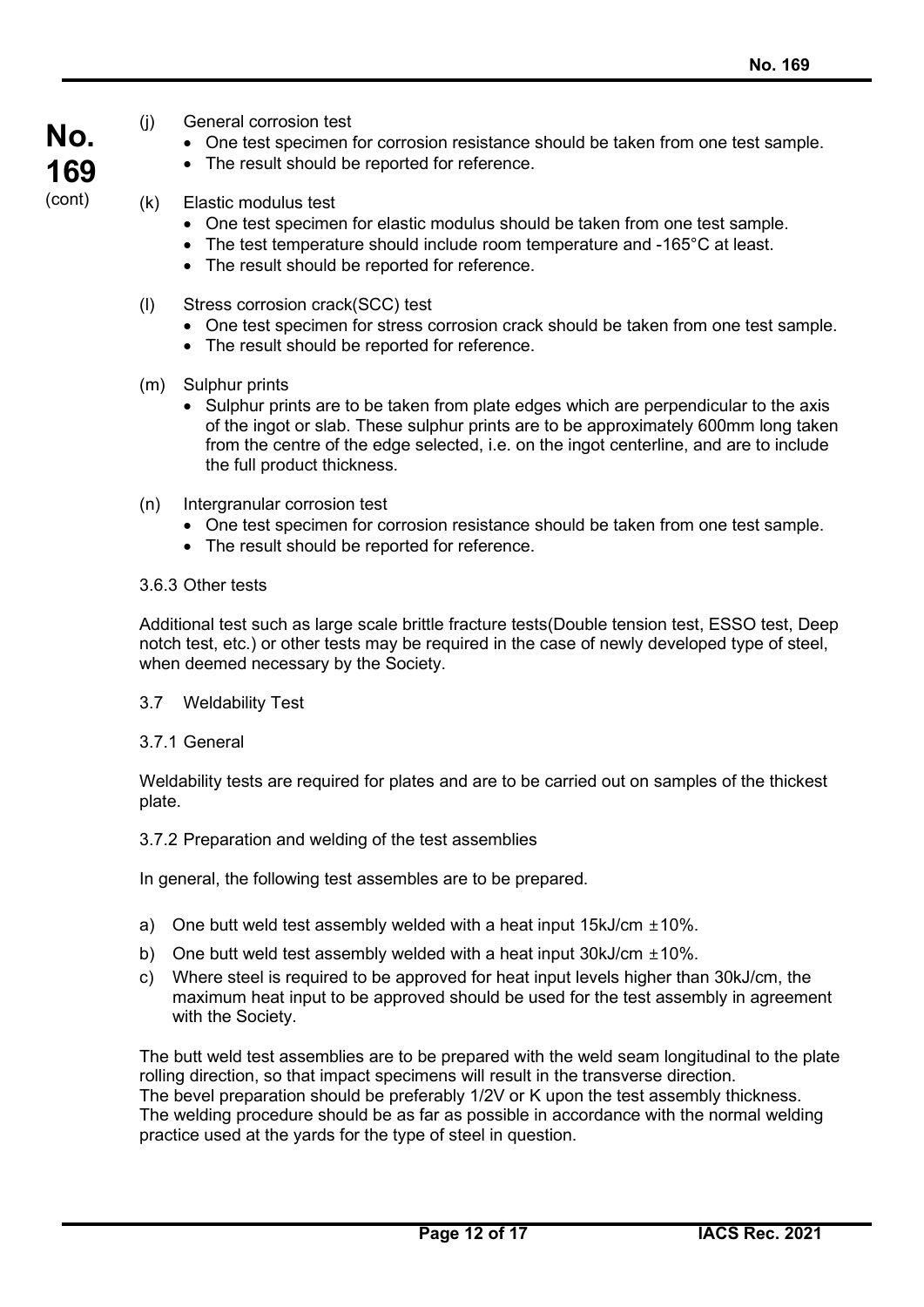The welding parameters including welding process, consumables designation and diameter, preheating temperature, interpass temperature, heat input, number of passes, etc. are to be reported.

The maximum approved heat input level may be specified on the approval certificate.

3.7.3 Type of tests

The tests to be carried out are indicated in the following Table A2.

The Society may require the additional tests to verify the relevant characteristics of high manganese austenitic steels compared with those of the conventional materials applied to cryogenic service.

| Type of Test                                   | Position of the samples and<br>direction of the test specimens | Remarks                                                                                                                                                                          |
|------------------------------------------------|----------------------------------------------------------------|----------------------------------------------------------------------------------------------------------------------------------------------------------------------------------|
| 1) Transverse tensile<br>test                  | Top, T-direction(cross weld<br>direction)                      |                                                                                                                                                                                  |
| 2) Charpy impact test                          | Top, 1/4t, T-direction(cross<br>weld direction)                | Charpy impact test on center of WM, FL, FL+1, FL+3<br>and $FL+5$                                                                                                                 |
| 3) Ductile fracture<br>toughness test $J_{1C}$ | Top                                                            | (a) Test method should comply with ASTM<br>E1820:2020, ISO 15653:2018 or equivalent method.<br>(b) This test may be omitted at the discretion of each<br>Classification Society. |
| 4) CTOD test                                   | Top, T-direction(cross weld<br>direction)                      | Test method should comply with ISO 15653:2018,<br>ASTM E1820:2020, or equivalent method.                                                                                         |
| 5) Hardness test                               | Top                                                            |                                                                                                                                                                                  |
| 6) Stress corrosion<br>crack(SCC) test         | Top                                                            | Test method should comply with ASTM G36:2018 or<br>equivalent method. Test specimen should comply with<br>ASTM G58: 2015 or equivalent.                                          |
| 7) Micro and macro<br>examination              | Top                                                            |                                                                                                                                                                                  |
| 8) Bending test                                | Top, L-direction                                               |                                                                                                                                                                                  |
| 9) S-N fatigue test                            | Top, T-direction(cross weld<br>direction)                      | Test method should comply with ASTM E466:2015 or<br>equivalent method.                                                                                                           |
| 10) Fatigue crack<br>growth rate test          | Top                                                            | Test method should comply with ASTM E647:2015 or<br>equivalent method.                                                                                                           |
| 11) General<br>corrosion test                  | Top                                                            | Test method should comply with ASTM G31-21 or<br>equivalent method.                                                                                                              |
| 12) Intergranular<br>corrosion test            | Top                                                            | Test method should comply with ASTM A262:2015 or<br>equivalent method.                                                                                                           |

## **Table A2 Tests on weld material**

Mechanical properties for butt weld tests are defined in Table A3.

#### **Table A3 Mechanical properties for butt weld tests**

| <b>Tensile Strength</b> | Elongation            | Charpy Impact Energy, Average |                   |  |
|-------------------------|-----------------------|-------------------------------|-------------------|--|
| (N/mm <sup>2</sup> )    | % at $5.65\sqrt{S_0}$ | Test Temp. $(^{\circ}C)$      | Average Energy(J) |  |
| ≥660                    | ≥22.0                 | -196                          | ≥27               |  |

#### 3.7.4 Test specimens and testing procedure

- (a) Transverse tensile test
	- Two tensile test specimens transverse to the weld are to be taken from one test assembly.
	- Tensile tests are to be carried out at room temperature and -165°C.
	- The result at tensile test at -165°C should be reported for reference.
	- Tensile tests should be carried out with full thickness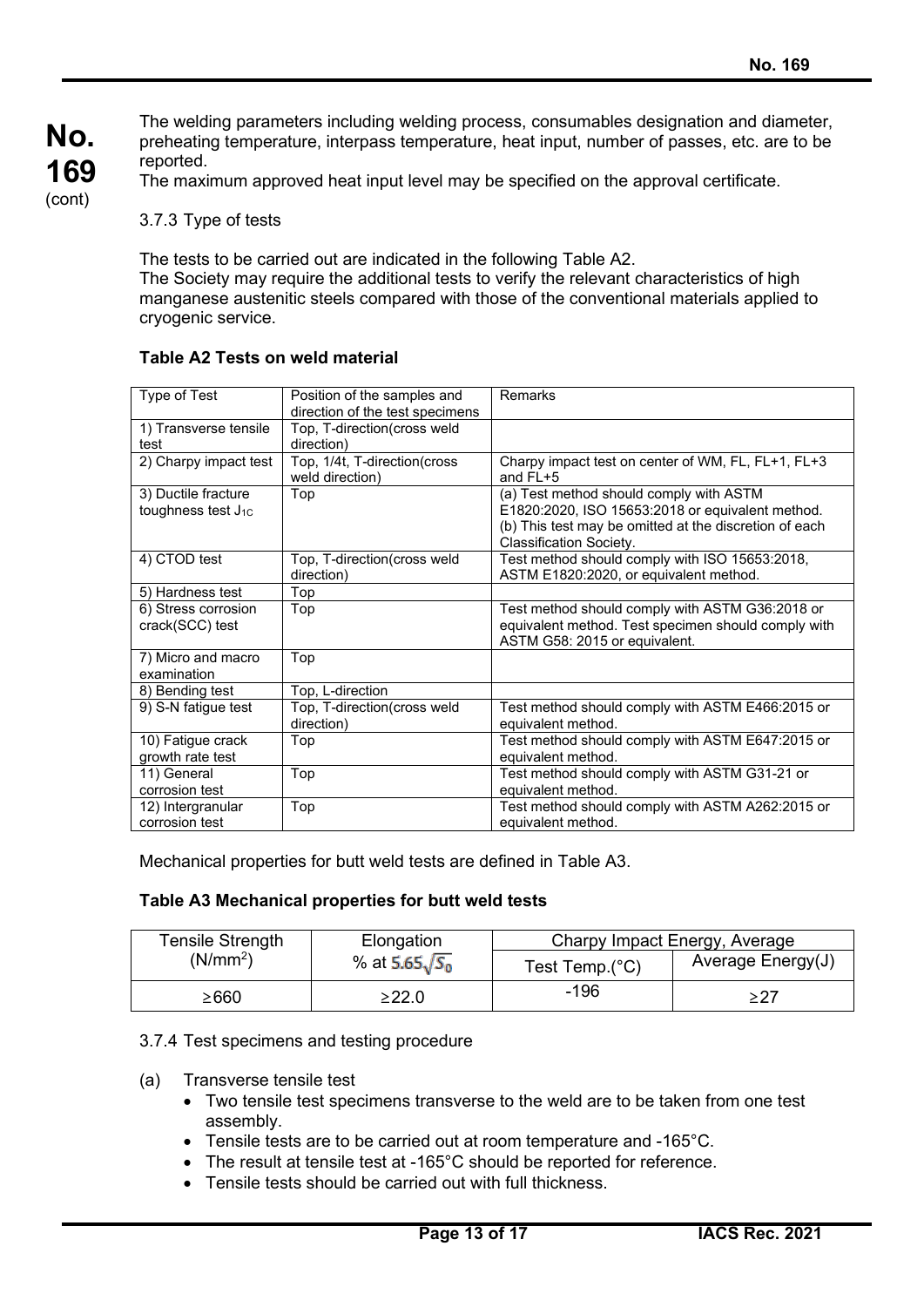- **No. 169** (cont)
- (b) Charpy impact test
	- One set of three Charpy V-notch specimens transverse to the weld should be taken.
	- The fusion boundary should be identified by etching the specimens with a suitable reagent.
	- The impact test temperature should include -196°C at least.
	- Additionally at each location, impact tests are to be carried out with appropriate temperature intervals(-196°C, -165°C, -100°C, 0°C) to verify the properties of toughness at each temperature for reference.
- (c) Ductile fracture toughness test J1C
	- One test specimen should be taken from the test sample.
	- Test temperature should include cryogenic service temperature.
	- The test results are to show the satisfactory resistance to the unstable ductile fracture.
- (d) CTOD test
	- CTOD test for three specimens transverse to the weld for each condition should be carried out at a position of coarse grained heat affected zone(CGHAZ). Additional set of CTOD tests with notch positions such as FL+1, FL+3, FL+5 may be required by the Classification Society.
	- CTOD minimum value should be in accordance with design specification for testing at room and cryogenic temperatures as per design conditions.
	- As a guidance, a minimum CTOD value of 0.2mm is often required.
- (e) Hardness test
	- Hardness tests HV10 across the weldment. The indentations are to be made along a transverse line which is 1~2mm beneath the plate surface on both the face side and the root side of the weld as follows:
	- Fusion line
	- HAZ : at each 0.7mm from fusion line into unaffected based material(6 to 7minimum measurements for each HAZ)
	- A sketch of the weld joint depicting groove dimensions, number of passes, hardness indentations should be attached to the test report together with photomacrographs of the weld cross section.
	- At least two rows of indentations are to be carried out in accordance with Fig A 1.
	- The result should be reported for reference.

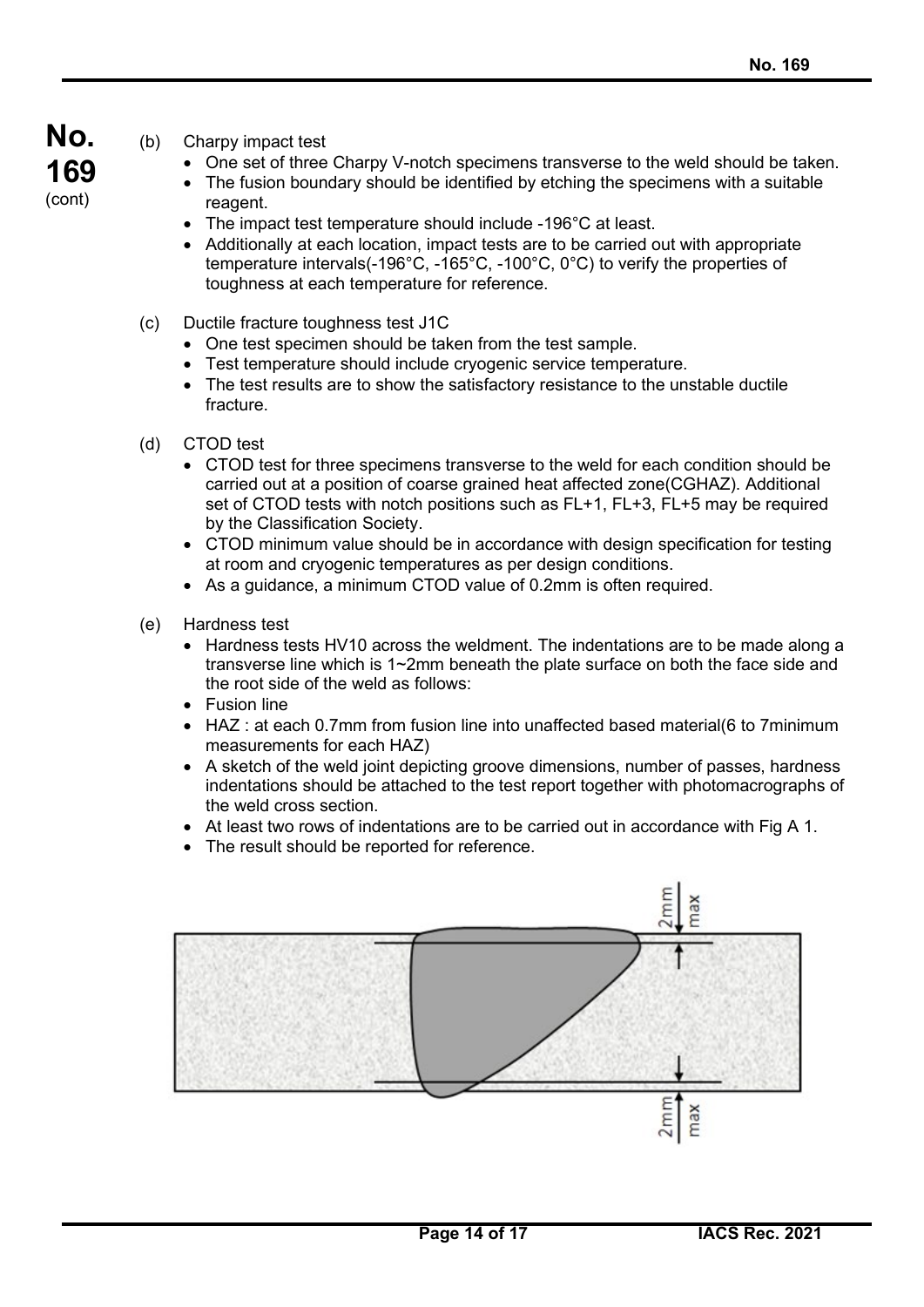

Fig. A 1 Examples of hardness test with rows of indentations in butt welds

- (f) Stress corrosion cracking (SCC) test
	- One test specimen transverse to the weld for stress corrosion crack should be taken from one test assembly.
	- The result should be reported for reference.
- (g) Micro and macro examination
	- All micrographs are to be taken at  $\times$ 100 magnification and where austenite grain size exceeds ASTM E112-2013 index 10 or equivalent, additionally at × 500 magnification.
	- The austenite grain size should be measured and the non-metallic inclusions are to be examined.
	- The micrographs are to be representative of the full thickness.
	- Three examinations are to be made at surface, one quarter and mid-thickness of the product.
	- The result including metallurgical phases should be reported for reference.
	- One macroscopic photograph should be representative of transverse section of the welded joint and should show absence of cracks, lack of penetration, lack of fusion and other injurious defects.
- (h) Bending test

**No.**

**169** (cont)

- Longitudinal bend test should be carried out.
- No fracture should be acceptable after 180° bend over a former diameter four times the thickness of the test pieces.
- (i) S-N fatigue test
	- Sufficient number of test specimens to obtain S-N curve are to be taken from test samples.
	- The test temperature is room temperature.
	- The S-N curve should be established and the result should be equal or better than the FAT90-curve in IIW or D-curve in DNVGL-RP-C203:2020.
	- At the discretion of the Society, S-N fatigue test may be waived.
- (j) Fatigue crack growth rate test
	- One test specimen for fatigue crack growth rate should be taken from one test sample.
	- Notch in test specimen should be parallel with welding seam.
	- The test temperature is room temperature.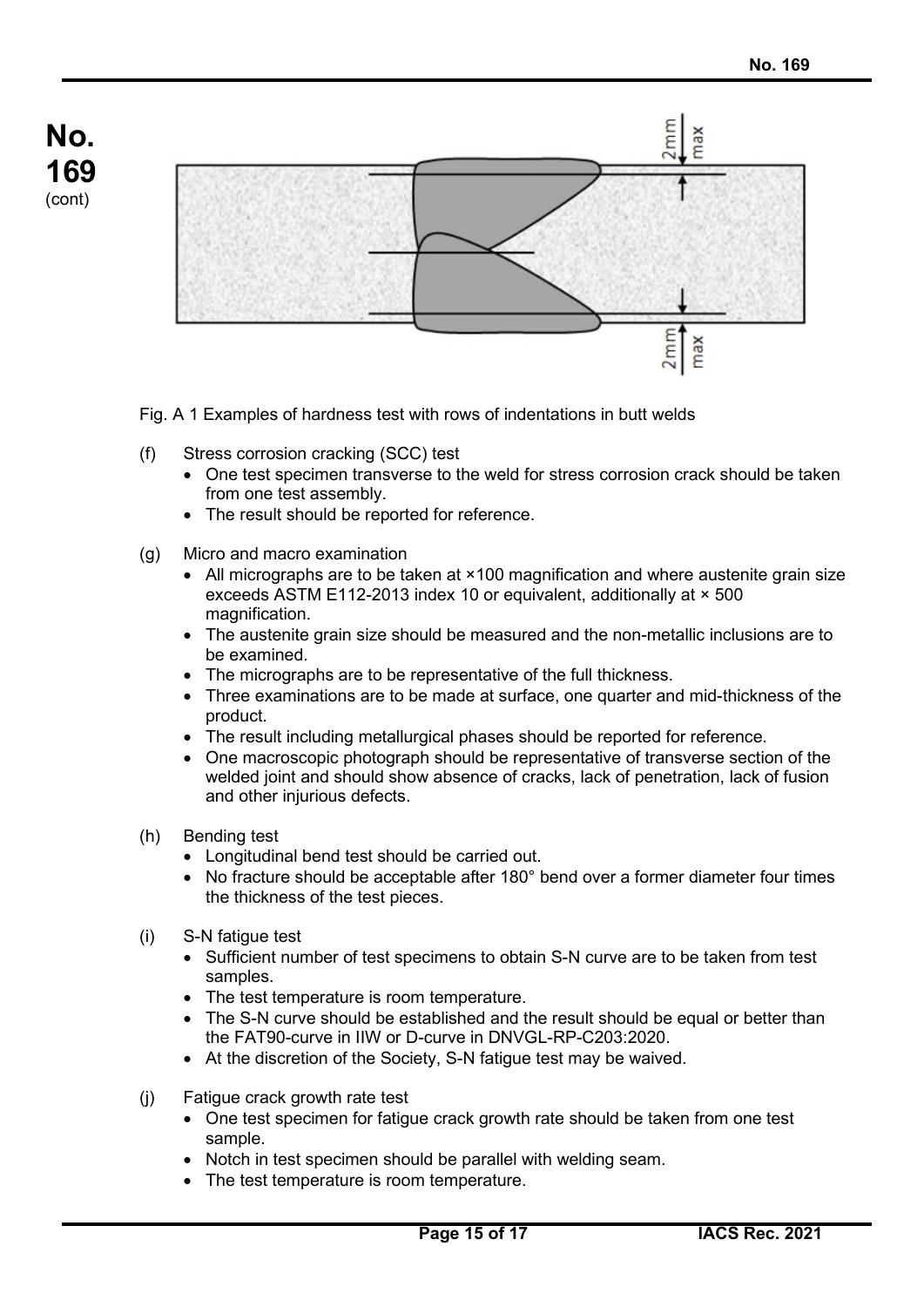- **No. 169** (cont)
- The result should be reported for reference.
- As the discretion of the Society, the fatigue crack growth rate test may be waived.

# (k) General corrosion test

- One test specimen for corrosion resistance should be taken from one test sample.
- The result should be reported for reference.
- (l) Intergranular corrosion test
	- One test specimen for corrosion resistance should be taken from one test sample.
	- The result should be reported for reference.

## **4. Results**

All the results, which are in any case to comply with the requirements, are evaluated for the approval.

The manufacturer should submit all the results of the test together with all the information required under Appendix 2.2 and manufacturing records relevant to steel making, casting, rolling and heat treatment of the test products.

## **5. Certification**

#### 5.1 Approval

Upon satisfactory completion of the survey, approval is granted by the Society.

5.2 List of approved manufacturers

The approved manufacturers are entered in a list containing the types of steel and the main conditions of approval.

#### **6. Renewal of approval**

The validity of the approval should be a maximum of five years.

Renewal can be carried out by an audit and assessment on the result of satisfactory survey during the period.

Where for operational reasons, the renewal audit falls outside the period of approval, the manufacturer will still be considered as approved if agreement to this audit date is made within the period of three months after expiry of the validity. In this instance if successful, the extension of approval will be back dated to the original renewal date.

Manufacturers who have not produced the approved products during the period between renewals may be required to either carry out approval tests or on the basis of results of production of similar products, at the discretion of the Society, be reapproved.

#### **7. Suspension or withdrawal of the approval**

During the period of validity, the approval may be withdrawn in the following cases:

- a) Non-conformity of the material to the given requirement
- b) In service failure, traceable to product quality